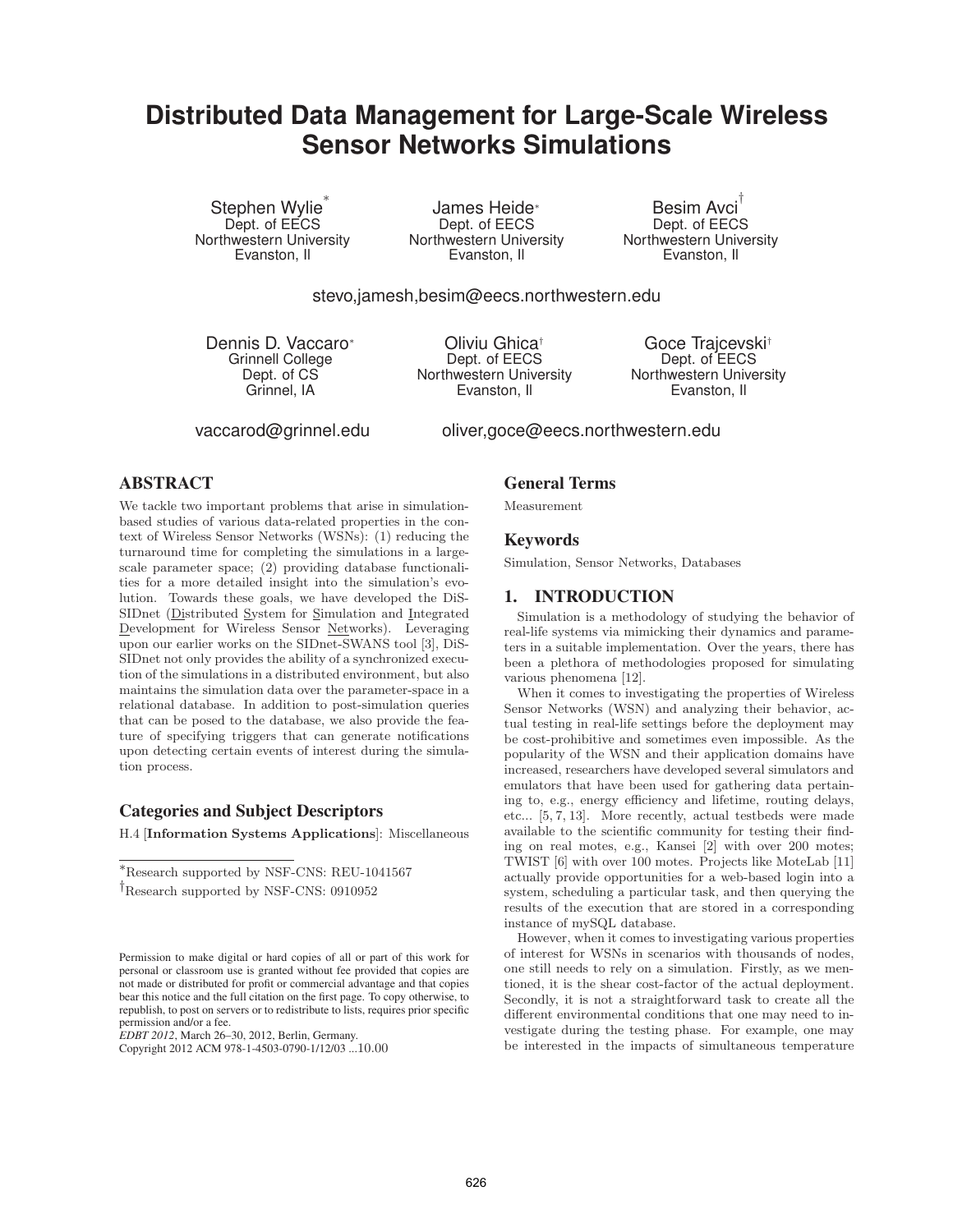

**Figure 1: SIDnet-SWANS Features**

increase in different regions of interest for the application domain; or the impact of an instant death of a large collection of nodes on the Quality of Service, etc...

Motivated by these issues, we have originally developed the SIDnet-SWANS tool [3] which provides a variety of options for the users to program, in terms of:

(1) Particular methodology (e.g., a routing protocol)

(1) fluctuations of the phenomena under consideration;

(2) properties of the WSN to be monitored (e.g., energy consumption or latency of a given protocol);

(3) batch re-execution of the simulator over a collection of different (values for) parameters' sets.

Figure 1 illustrates the relationship of the main components of the SIDnet-SWANS simulator that we have demonstrated in our prior work [3]. At the heart of the motivation for the current work are the observations that:

- Repeating tens of thousands of executions to cover the simulation over the entire desired parameters' space would sometimes take days to complete.
- Investigating the evolution of (the simulated behavior of) the WSN is not a common feature, although users may be interested in queries like, for example: "Retrieve the locations of all the nodes which have lasted over 2 hours during the high temperature fluctuations in more than 40% of the region of interest".
- Even though for some particular instance(s) of the WSN's evolution the user may wish to receive a notification regarding a property of the collective simulations/observations data, one could only rely on simulating the in-network types of events a'la TinyDB [8]. In other words, one can not receive notifications about some "meta-properties" that could steer the course of the (simulated) behavior like, for instance: "Notify me when more than 60% of the nodes have dissipated over 85% of their initial battery charge, in scenarios in which less than 30% of the initial nodes are dead and the fluctuations of the environmental conditions have not been frequent during 12 hours"

To provide these type of capabilities of investigating the evolution of the overall simulation process, we have developed the DiS-SIDnet extension of the SIDnet-SWANS simulator, which is the subject of this demonstration.

## **2. OVERVIEW OF DIS-SIDNET**

In order to speed up the completion of a large collection of simulation runs, it is desirable that different instances of the execution are executed in parallel. Towards that, our main desideratum was to provide a flexible environment where the users/programmers can:

- Partition the executions along different (semantic) dimensions.
- Select the available resources to run the partitions.



**Figure 2: Combining simulation runs**

An illustration of these features of DiS-SIDnet is provided in Figure 2. Instances of SIDnet are executing on four different computers  $PS_1$ ,  $PS_2$ ,  $R_1$  and  $R_2$  where:

- 1.  $PS_1$  and  $PS_2$  are executing concurrent tasks pertaining to different (disjoint) subsets of the Parameters Space.
- 2.  $R_1$  and  $R_2$  are executing concurrent tasks pertaining to different Geographic Regions of the WSN.

In the current implementation, one of the machines is designated as a "server", while the rest of them are acting like its "clients". Each client maintains a snapshot of the simulation execution pertaining to its own subset of the values across different dimensions, and the data is copied to the designated server either periodically or upon the completion of the entire subset of the simulation-runs at a given client.

If a trigger is specified for the purpose of raising a notification (e.g., based on the values of the monitored phenomena, or to the network status like energy-level per node being below certain threshold) and a particular client can detect the desired events, that client will send the notification to the server. Otherwise, upon subsequent downloads of partial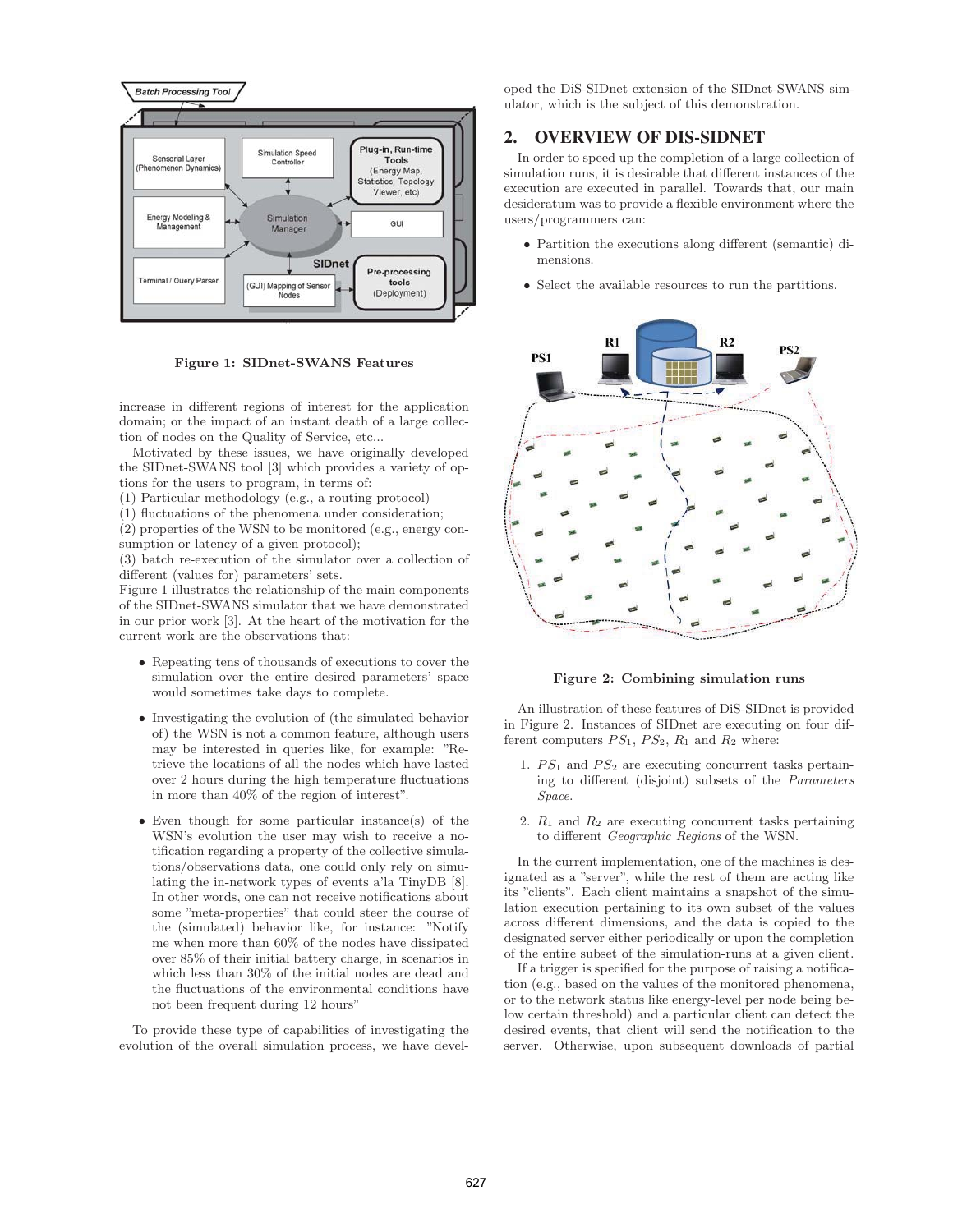| <b>Select Driver</b>                                          | <b>Select Phenomenon Model</b> | <b>Select Client Hosts:</b>                 | <b>Parameter Selection:</b>        |                   |  |
|---------------------------------------------------------------|--------------------------------|---------------------------------------------|------------------------------------|-------------------|--|
| Multipath (Field)<br>Multiple Routing Trees                   | Temperature<br><b>Humidity</b> | Enter IP or host name here<br>Add           | Network Parameters Sampling Freque |                   |  |
| Tracking                                                      | Radiation                      |                                             |                                    | 0.25              |  |
|                                                               |                                | localhost<br>24.136.4.59<br>165.124.138.252 | <b>Phenomenon Parameters</b>       | <b>Grid Size</b>  |  |
|                                                               |                                | 129.105.6.195<br>173.236.209.2              |                                    | 400x400, 300x300  |  |
|                                                               |                                |                                             | <b>Database Parameters</b>         | <b>Table Name</b> |  |
| Enter Database Connection Info: Server Runs On Port #<br>Host | 6789                           |                                             |                                    | results           |  |
| <b>Username</b><br>Password<br>3306<br>Port                   |                                |                                             |                                    |                   |  |
| <b>Simulation Control</b>                                     |                                | <b>Progress Monitor</b>                     | <b>Notifications</b>               |                   |  |
|                                                               |                                |                                             |                                    |                   |  |



executions, the server will detect the event of interest (and fire the trigger) after combining the data from the different clients.

Figure 3 shows a screenshot of the main interface of the DiS-SIDnet server. As illustrated, the user has the opportunity to select IP-address(es) of the client machines that will be used to run concurrent instances of the simulation.

Upon determining the participating client, the selection of the driver determines which kind of a simulation will be executing – e.g., testing a particular routing protocol, testing a particular tracking protocol, etc. Subsequently, the user selects:

- Source file for modelling the fluctuations of a particular physical phenomenon. Similarly to the original SIDnet-SWANS implementation [3], we partition the geographical space into a grid of equal-sized cells, and we specify the functions describing the fluctuations of the phenomena for each cell. For example, if the monitored/sampled phenomena is temperature, we can limit the range for "cold" cells to be between -5◦C and  $+3°C$ , growing linearly within that range during the simulation time.
- Parameters of interest like, for example, the number of nodes in a region of certain dimensions; the sampling frequency of a given node; the type of motion (if tracking scenarios are simulated); etc. For each parameter, the user is asked to specify the range of values, along with the "step" if needed.
- How a subset of the values from a given range of the corresponding parameters is to be distributed among the participating clients.
- $\bullet~$  The database $^1$  and the corresponding tables where the data from different simulation runs will be stored.

• Lastly, the user is given the option of specifying SQL queries and triggers which, upon insertion of new tuples from a given simulation-run, can raise notifications upon detecting certain events (provided the specified condition also holds). For example, the user may wish to be notified when more than 25% of the nodes within a rectangular region have dropped their battery reserves below 10% from the initial value, provided that the rate of change of the monitored phenomenon has not exceeded 20% of the total range per minute in the past 30 minutes.

### **3. DEMO SPECIFICATION**

We now present in detail the steps that will be taken in the individual demonstrations of the DiS-SIDnet, each of which is expected to run for 15-20 minutes. Every demonstration will execute the batch of the selected simulation-runs on three laptops (client plus two servers).

(**S1**) First, we will illustrate the use of the option that provides selection of different drivers. We plan on offering two such choices:

- Alternating among multiple routing trees used for data aggregation (cf. [9]).
- Minimizing the number of tracking principal nodes during the process of tracking mobile objects in WSN  $(cf. [4]).$

As part of this step of the demo, we will explain the role of the driver both in the context of the individual instances of SIDnet-SWANS, as well as the Dis-SIDnet. As an example, Figure 3 shows a selection of the driver program for multipath routing using field-based paradigm [10].

(**S2**) Subsequently, we will demonstrate the selection of the phenomenon:

<sup>&</sup>lt;sup>1</sup>mySQL is used in the current implementation.